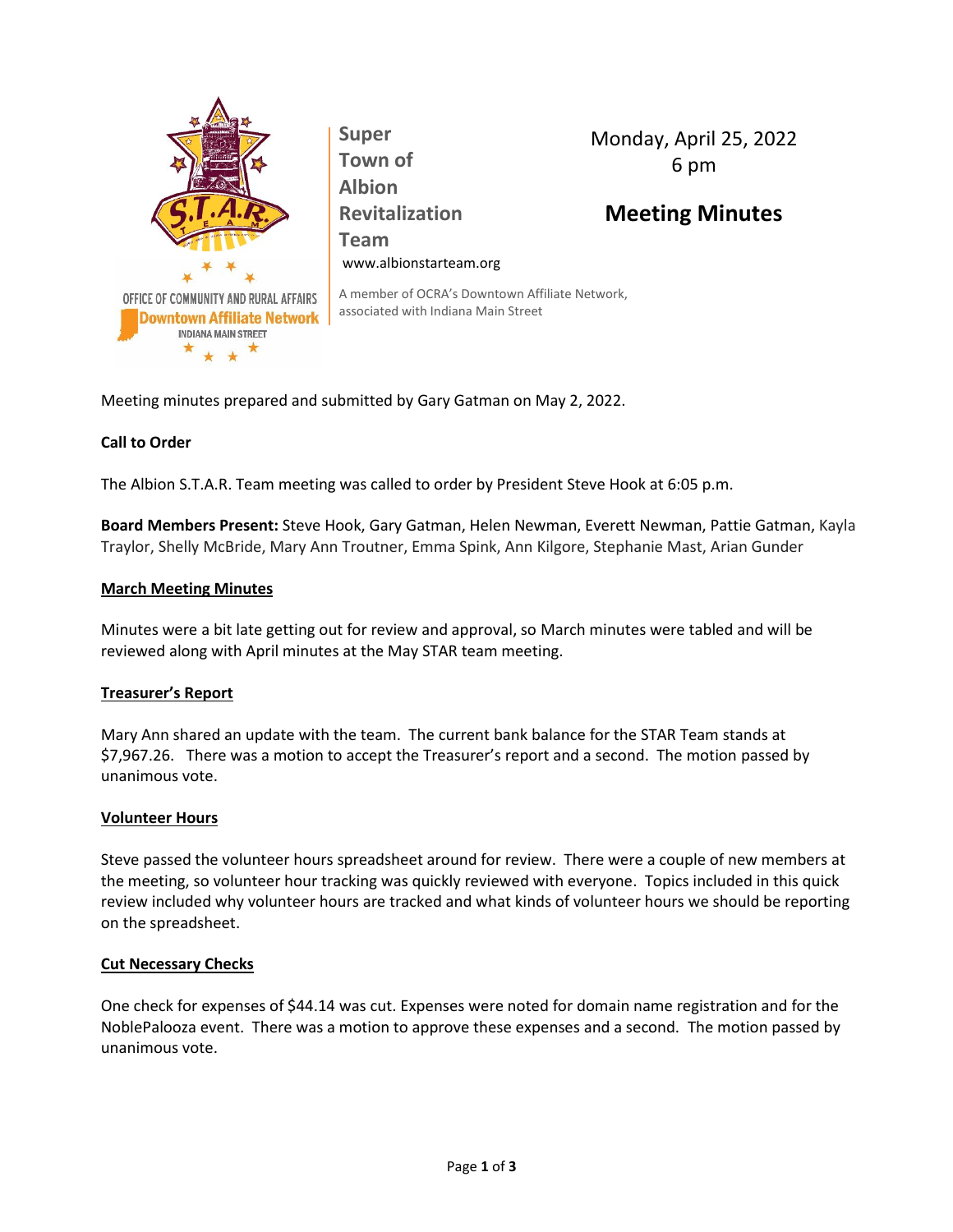## **Sub-Committee Reports and Projects**

# **Organization**

- **IMS Workshop:** Steve participated in the "Embracing Change in your Main Street Community" workshop and will forward the presentation to all members of the STAR Team for their review and information. STAR Team members are encouraged to review the materials when Steve sends them.
- **Chain "O Lakes Festival Parade Participation:** There was interest in having a STAR Team entry in this year's festival parade. A couple different options for a truck and trailer were discussed. The theme for this year's festival and parade is "Courage to Start, Heart to Finish."
- **Albion Fireworks:** This year's fireworks will be on July 1 and the STAR Team has been asked if we can help the town with a couple of specific activities the night of the fireworks. After some discussion, the STAR team is planning to set up a table promoting main street events, help manage the bounce house to be provided by the Town of Albion, and possibly face painting.

## **Project Design**

- **Farmer's Market:** The downtown Farmer's Market is being planned for Mondays and will run from 9AM to 2PM in the alley north of the courthouse. Directional signage and signage in general were discussed and it was agreed that we would quickly investigate getting signage that promotes and directs traffic to the Farmer's Market. There was also a discussion about using an online signup process for vendors and it was agreed that this was the best option. Kayla reported that vendor discussions are moving forward with multiple local vendors.
- **Gazebo Repairs:** There was discussion about a copper roof to replace the worn-out roof that currently sits atop the gazebo. This could be more expensive than our budget can handle but Amy Leedy is reaching out to a contactor to get an idea of what this might cost. Other fund-raising options were discussed including bricks with the names of those making a donation for gazebo repairs.
- **Mural Repairs:** There was no real update on this, but it was noted that the mural continues to experience increased damage as its panels separate and the seams become more endangered. Given its location at the busiest intersection in Albion's downtown, it was determined that this will be a priority for the next STAR Team meeting.
- **Pocket Park Update:** Steve made a formal presentation to the ARC of Noble County and they are preparing to make a donation to the pocket park that would support a picnic table affording access to individuals with a disability.

# **Promotion: (Mary Ann-Chair)**

- **Event Planning:** The event schedule for 2022 was reviewed and discussed at length. Highlights of the discussion include:
	- $\circ$  June 3 Life Size Games: Planning is well underway and activities are being planned. Food truck options were discussed and will be explored, although with the event being soon there was fear that most food trucks may already be committed for this date. There was also a discussion about hosting a cornhole tournament that would run alongside the car show. The thought is that this could lead to a bigger cornhole tournament in the future (possibly as a fund raiser for the food bank).
	- $\circ$  June 8 Kiddie Games: Planning is well underway for these games as well. Multiple activities are being planned.
	- $\circ$  July 29 Albionopoly: There was discussion about the need to have other activities surrounding the event to draw people and teams. One concept was to have a "Party on the Patio" for those who just want to come downtown and be a part of the festivities.